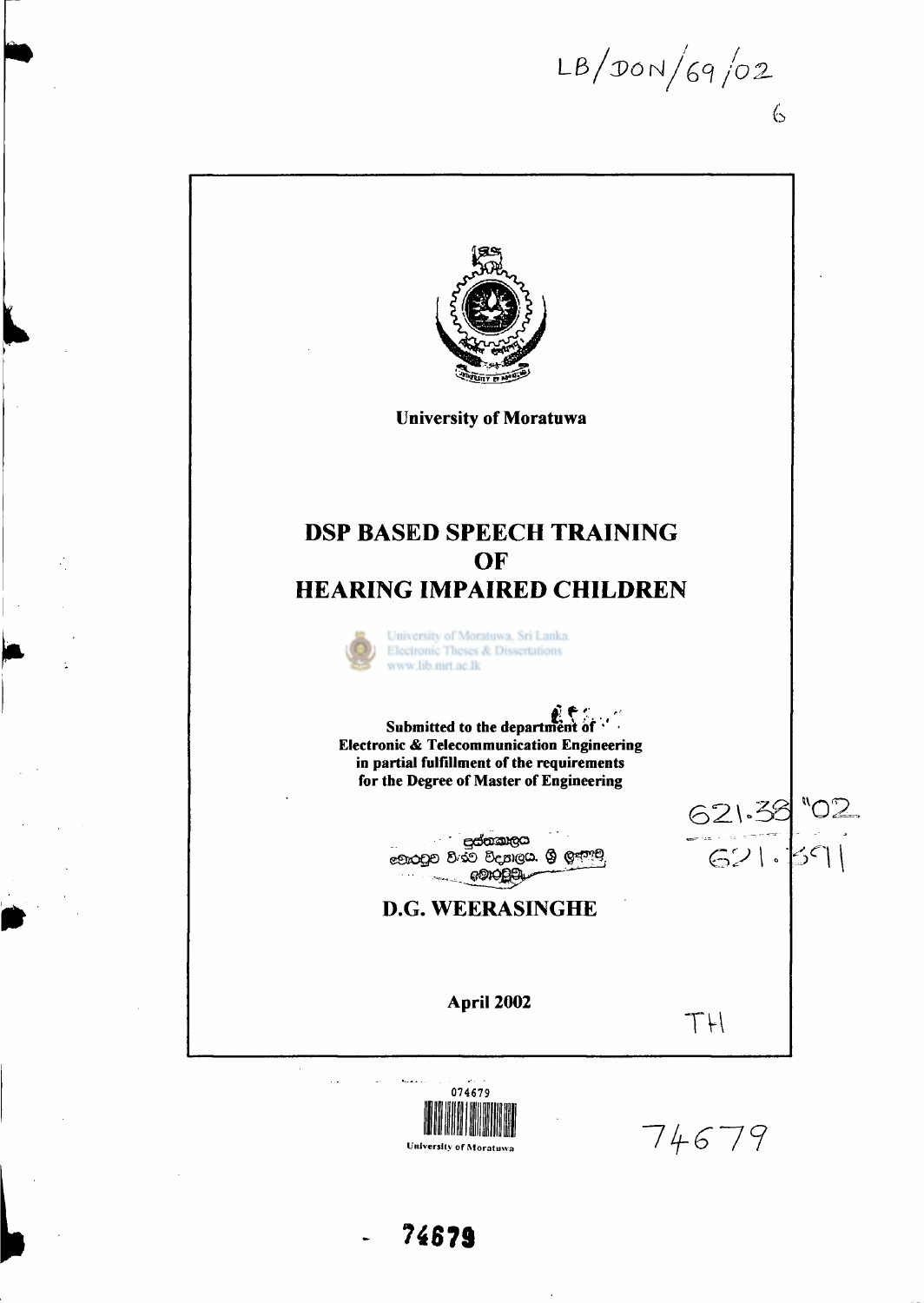## **Declaration**

 $\lambda$ 

The work presented in this dissertation has not been submitted for the fulfillment of any other degree.

*L3i* 

D.G. Weerasinghe (Candidate)

Dr<del>. (Mrs</del>.) Dileeka Dias (Supervisor)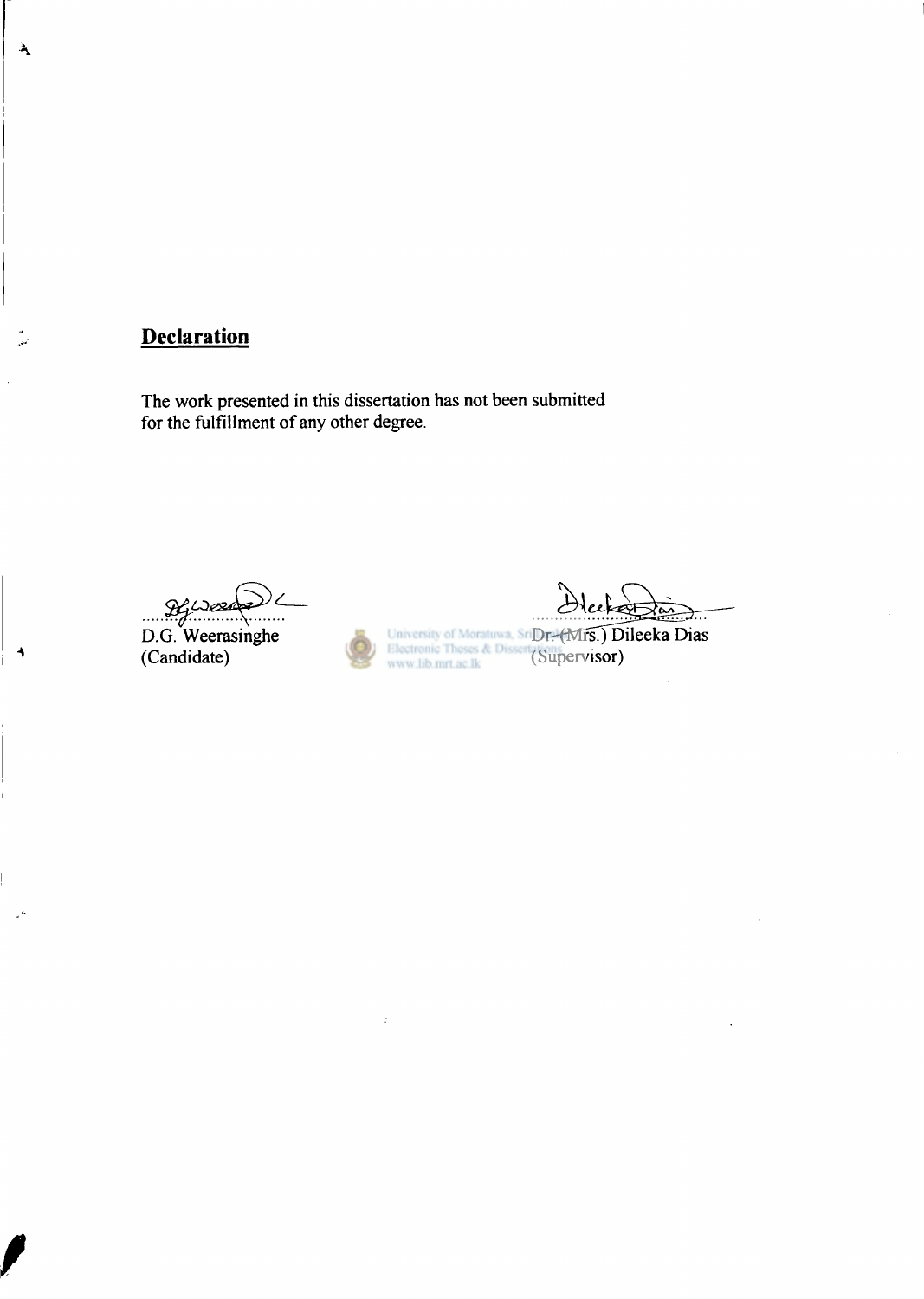### *ABSTRACT*

 $\Delta$ 

*A study based on several digital signal processing (DSP) techniques to be used in the development of a computer-based speech trainer for hearing impaired children is presented.* 

*Children with congenital hearing impairments have difficulties in speaking, and even in making the basic sounds associated with speech. Speech therapists use specialized training methods to train such children. The dearth of qualified speech therapists and other facilities hinder the speech development of many children in need of such training in most of the third world countries. The speech trainer described in this dissertation was developed as an alleviation to the above problem.* 

*The training tool developed, will aid a child with initial guidance from an adult, to master the pronunciation of initial sounds taught in a speech therapy programme, in a game-like environment, with only a PC having multimedia facilities.*  www.lib.mrt.ac.lk

*Three DSP techniques were studied for application to the trainer. The objective was to identify whether an utterance by a trainee was acceptable or not compared to an utterance by a normal person. The three techniques were based on spectral analysis, formant analysis and neural networks. The results with the spectral technique were found to be superior and were selected for use in the development of the training tool.* 

*In its current status, the training tool can guide children in pronouncing the five vowel sounds, the first step in a speech therapy course.* 

**i**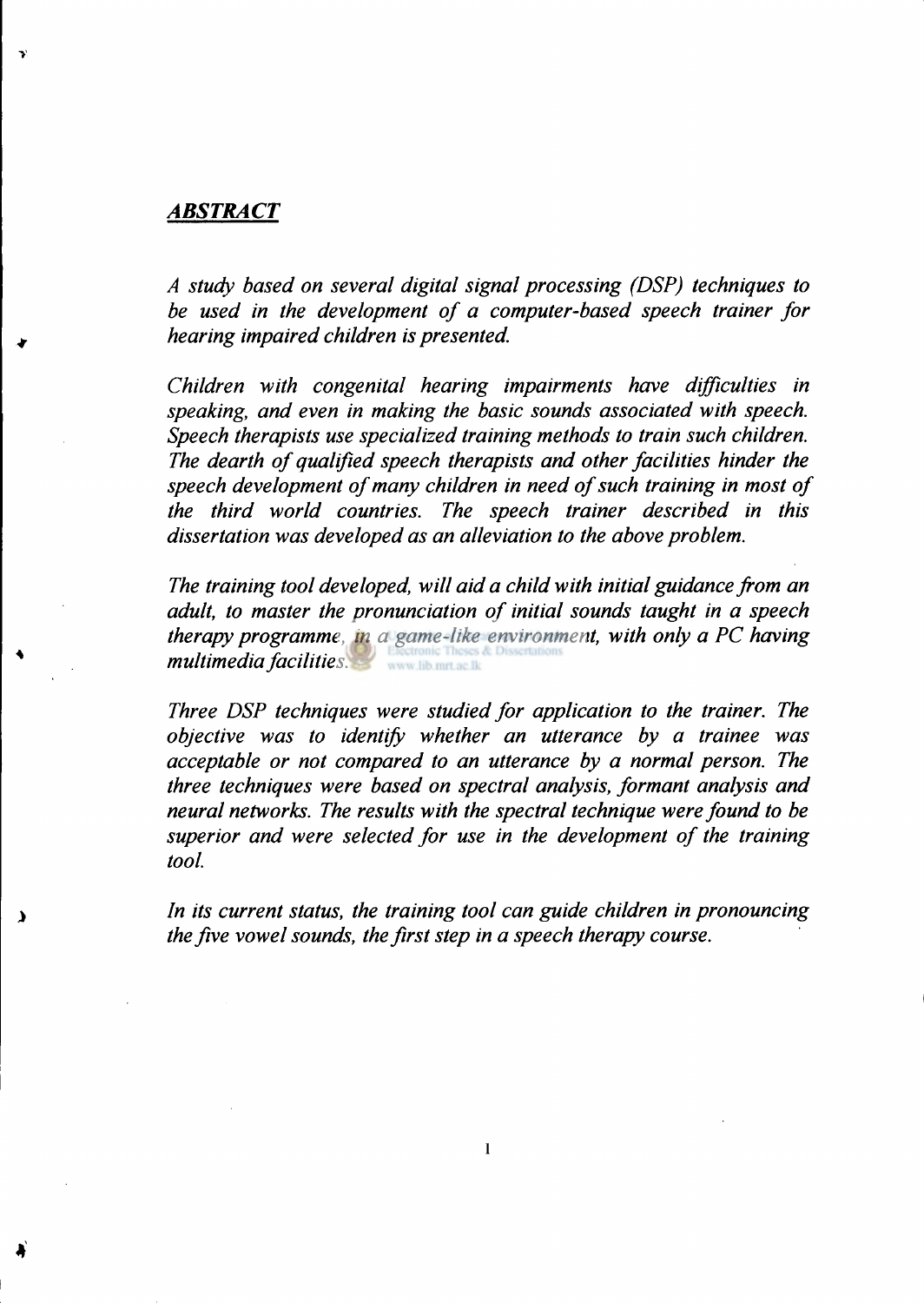## **List of Figures**

 $\rightarrow$ 

 $\Delta^{\rm V}$ 

 $\rightarrow$ 

 $\frac{1}{\sqrt{2}}$ 

*4* 

| 1.1  | Block diagram of the speech trainer                                  | 3               |
|------|----------------------------------------------------------------------|-----------------|
| 3.1  | Spectrograms for normal and hearing impaired speakers for /eI/ sound | 11              |
| 3.2  | Flow chart for /a:/ sound                                            | 25              |
| 3.3  | Flow chart for /æ/ sound                                             | 26              |
| 3.4  | Flow chart for /u:/ sound                                            | 27              |
| 3.5  | Flow chart for /o/ sound                                             | 28              |
| 3.6  | Flow chart for /el/ sound                                            | 29              |
| 3.7  | Plot of target values and a correct attempt of a speaker             | 30              |
| 3.8  | Plot of target values and an incorrect attempt of a speaker          | 30              |
| 4.1  | Vocal tract for /a:/ sound                                           | 35              |
| 4.2  | Vocal tract for /æ/ sound                                            | 35 <sub>1</sub> |
| 4.3  | Vocal tract for /u:/ sound                                           | 36              |
| 4.4  | Vocal tract for /o/ sound                                            | 36              |
| 4.5  | Vocal tract for /el/ sound                                           | 37              |
| 4.6  | Location of formants for /a:/ sound                                  | 38              |
| 4.7  | Location of formants for /æ/ sound                                   | 38              |
| 4.8  | Location of formants for /u:/ sound                                  | 39              |
| 4.9  | Location of formants for /o/ sound                                   | 39              |
| 4.10 | <b>Location of formants for /el/ sound was Sri Lanka</b>             | 40              |
| 4.11 | Area for the location of /a:/ sound                                  | 43              |
| 4.12 | Area for the location of $\alpha$ sound                              | 44              |
| 4.13 | Area for the location of /u:/ sound                                  | 44              |
| 4.14 | Area for the location of /o/ sound                                   | 45              |
| 4.15 | Area for the location of /el/ sound                                  | 45              |
| 5.1  | Structure of a 3 layer feed forward neural network                   | 48              |
| 5.2  | Inputs, outputs and weights of the network                           | 49              |
| 5.3  | Unipolar sigmoidal function                                          | 51              |
| 5.4  | <b>Bipolar sigmoidal function</b>                                    | 51              |
| 5.5  | Flow chart for back-propagation learning algorithm                   | 53              |
| 7.1  | Display sequence with all color balloons for correct pronunciation   | 62              |
| 7.2  | Display with colorless balloons for incorrect pronunciation          | 63              |
| 7.3  | Flow chart for visual interface operation                            | 64              |
| 7.4  | Project workspace of a modal dialog box                              | 65              |
| 7.5  | Self-learn speech trainer                                            | 66              |
| 7.6  | Active dialog box                                                    | 67              |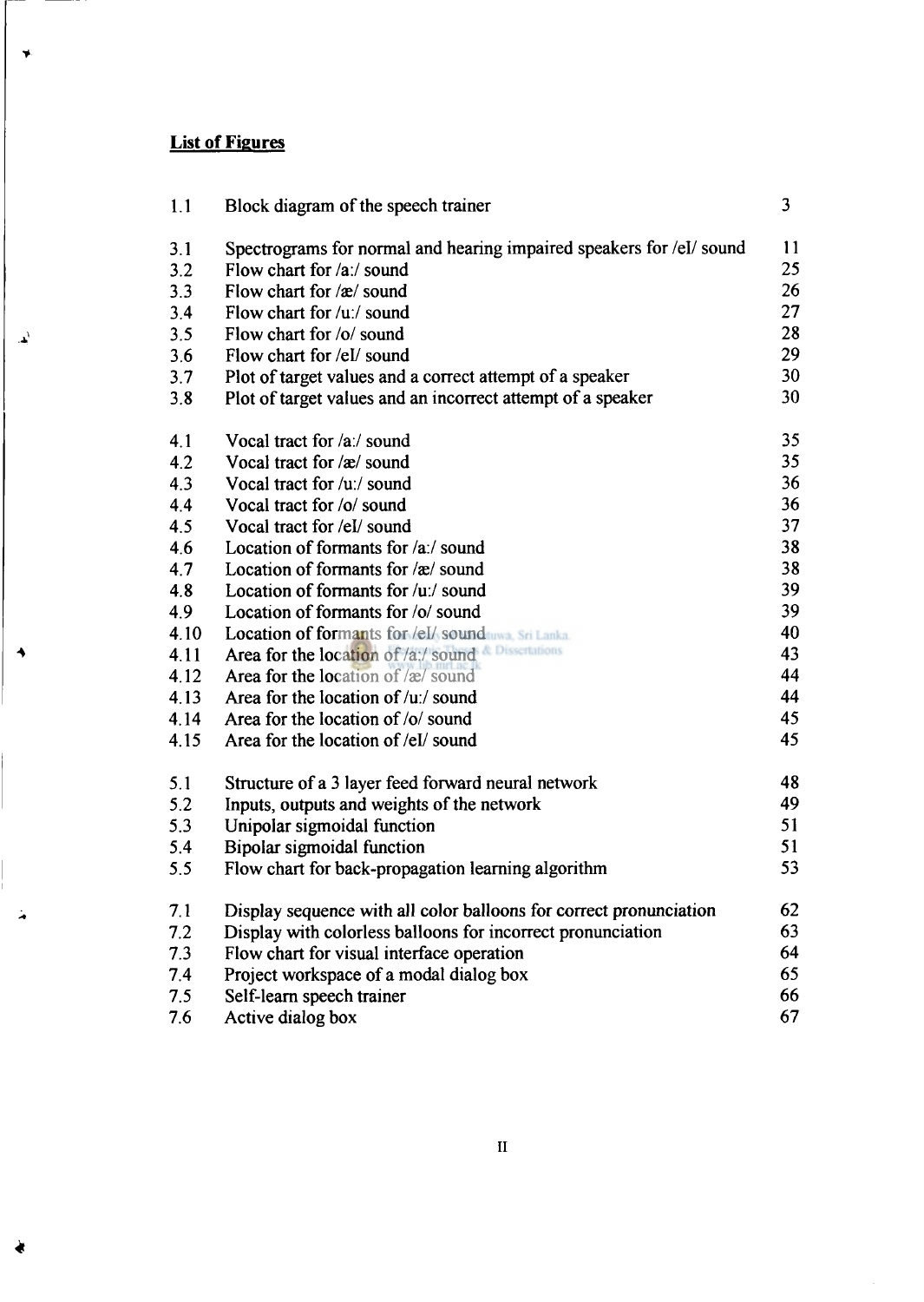# **List of Tables**

 $\rightarrow$ 

 $\ddot{\phantom{a}}$ 

 $\mathcal{A}$ 

 $\lambda$ 

l<br>I

*4* 

| 2.1  | Different types of symbols used for vowels                               | 7  |
|------|--------------------------------------------------------------------------|----|
| 3.1  | Total power in each frequency band and the percentage                    | 13 |
| 3.2  | Percentages of correct decisions                                         | 14 |
| 3.3  | Approach to the best possible algorithm for $\alpha$ :/ sound            | 15 |
| 3.4  | Approach to the best possible algorithm for $\alpha$ sound               | 16 |
| 3.5  | Approach to the best possible algorithm for $/u$ :/ sound                | 17 |
| 3.6  | Approach to the best possible algorithm for /o/ sound                    | 18 |
| 3.7  | Approach to the best possible algorithm for /eI/ sound                   | 19 |
| 3.8  | Extracted characteristics for /a:/ sound                                 | 20 |
| 3.9  | Extracted characteristics for /æ/ sound                                  | 21 |
| 3.10 | Extracted characteristics for /u:/ sound                                 | 22 |
| 3.11 | Extracted characteristics for /o/ sound                                  | 23 |
| 3.12 | Extracted characteristics for /eI/ sound                                 | 24 |
| 3.13 | Percentages of correct decisions (Improved algorithms)                   | 31 |
| 3.14 | Results for new samples                                                  | 32 |
| 4.1  | Comparison of formant frequencies                                        | 40 |
| 4.2  | Possible area for /a:/ sound with percentages of correct decisions       | 41 |
| 4.3  | <b>Possible area for /æ/ sound with percentages of correct decisions</b> | 41 |
| 4.4  | Possible area for /u:/ sound with percentages of correct decisions       | 42 |
| 4.5  | Possible area for /o/ sound with percentages of correct decisions        | 42 |
| 4.6  | Possible area for /el/ sound with percentages of correct decisions       | 43 |
| 4.7  | Summary of results for percentages in formant method                     | 46 |
| 5.1  | Summary of test results for neural method                                | 55 |
|      | 5.2-5.5 Test results for hearing impaired samples                        | 57 |
| 5.6  | Test results for combination of best results for each vowel              | 58 |
| 5.7  | Summary of results for neural method                                     | 59 |
| 6.1  | Comparison of accuracies of test results                                 | 60 |

m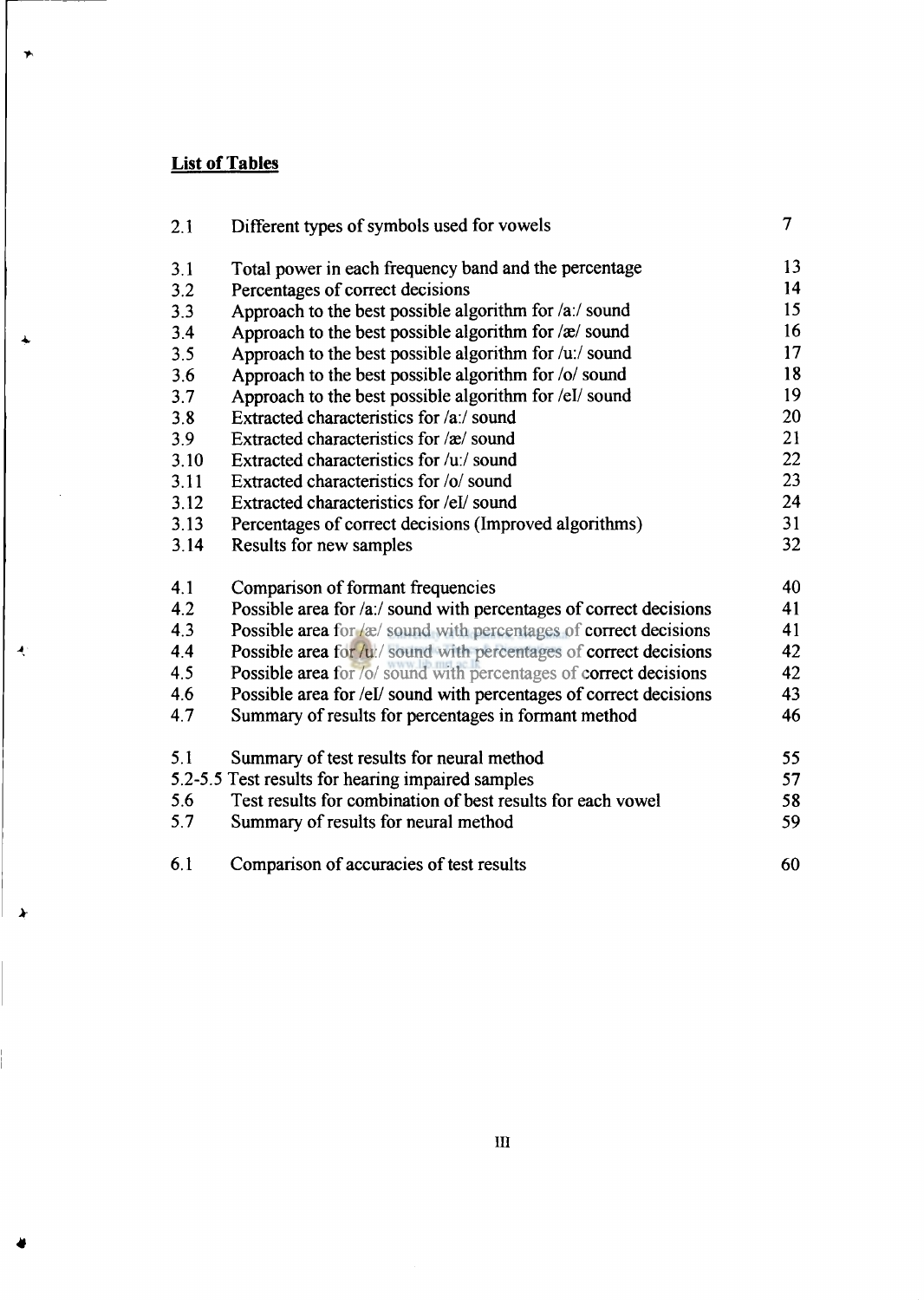# **CONTENTS**

 $\star$ 

۸

 $\ddot{\mathbf{r}}$ 

 $\mathbf{\lambda}$ 

| Abstract        |   |
|-----------------|---|
| List of figures |   |
| List of tables  | Ш |

 $\sim$   $\sim$ 

| <b>Chapter 1</b> |                                                                      |                                                 |  |
|------------------|----------------------------------------------------------------------|-------------------------------------------------|--|
|                  | Introduction                                                         | 1                                               |  |
| 1.1              | Research background                                                  | $\mathbf{1}$                                    |  |
| 1.2              | Overview of the work                                                 |                                                 |  |
|                  | 1.2.1<br>Speech training                                             |                                                 |  |
|                  | 1.2.2 Methods used for speech signal processing                      | $\begin{array}{c} 2 \\ 2 \\ 2 \\ 3 \end{array}$ |  |
|                  | 1.2.3 Basic operation                                                |                                                 |  |
| <b>Chapter 2</b> |                                                                      |                                                 |  |
|                  | <b>Speech Processing</b>                                             | 5                                               |  |
| 2.1              | Speech                                                               |                                                 |  |
|                  | 2.1.1<br>Organs of speech                                            |                                                 |  |
|                  | 2.1.2<br>Speech production                                           | $\begin{array}{c} 5 \\ 5 \\ 5 \\ 5 \end{array}$ |  |
|                  | 2.1.3 Hearing and perception                                         |                                                 |  |
|                  | 2.1.4 Features of speech                                             | 6                                               |  |
|                  | 2.1.5 Speech as symbols                                              | 6                                               |  |
| 2.2              | Speech processing techniques Moratuwa Sri Lanka<br>www.lib.mrt.ac.lk | 7                                               |  |
| <b>Chapter 3</b> |                                                                      |                                                 |  |
|                  | <b>Spectral Analysis</b>                                             | 10                                              |  |
| 3.1              | Spectrogram analysis of speech signals                               | 10                                              |  |
| 3.2              | Spectrographic speech processing                                     | 10                                              |  |
| 3.3              | Evaluation of speech characteristics extraction                      |                                                 |  |
|                  | and improvements                                                     | 11                                              |  |
| 3.4              | Best possible algorithms and flow charts                             | 19                                              |  |
| 3.5              | Coding into Matlab and testing                                       | 32                                              |  |
| 3.6              | Real time speech recording                                           | 32                                              |  |
| <b>Chapter 4</b> |                                                                      |                                                 |  |
|                  | <b>Formant Estimation</b>                                            | 34                                              |  |
| 4.1              | Formant frequencies                                                  | 34                                              |  |
| 4.2              | Formant estimation                                                   | 34                                              |  |
| 4.3              | Vowel recognition using formants                                     | 37                                              |  |
| 4.4              | Average formant values                                               | 40                                              |  |

4.5 Specific regions of vowels 40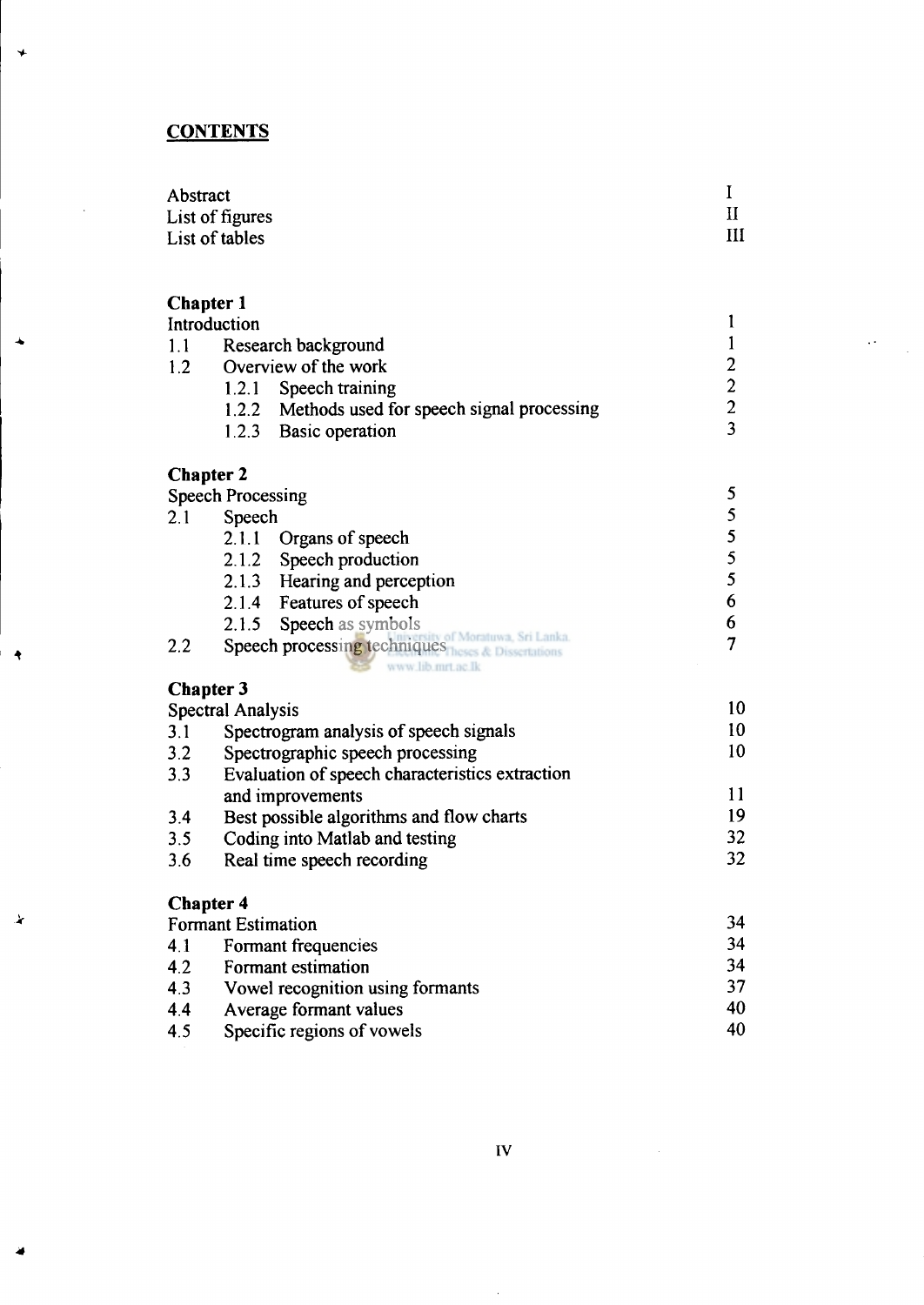# **Chapter 5**

**A'** 

▲

|       | <b>Neural Network Analysis</b>                             | 47 |
|-------|------------------------------------------------------------|----|
| 5.1   | Neural network approach for vowel recognition              | 47 |
| 5.2   | Selection of a suitable neural network                     | 47 |
| 5.3   | Designing a multi-layered neural network for               |    |
|       | vowel recognition                                          | 47 |
| 5.4   | Selection of sigmoidal as activation function              | 50 |
| 5.5   | Training procedure of the network                          | 53 |
| 5.6   | Testing the neural network                                 | 54 |
|       | <b>Chapter 6</b>                                           |    |
|       | <b>Analysis of Results</b>                                 | 60 |
| 6.1   | Comparison of methods used                                 | 60 |
| 6.2   | Comparison of results obtained                             | 60 |
| 6.3   | Method selected for the speech trainer                     | 61 |
| 6.4   | Possible improvements to formant estimation method         | 61 |
| 6.5   | Possible improvements to neural network method             | 61 |
|       | <b>Chapter 7</b>                                           |    |
|       | Visual Interface                                           | 62 |
| 7.1   | Training methodology and visual indication of results      | 62 |
| 7.2   | Visual interface design                                    | 63 |
| 7.3   | Conversion of Matlab into Visual C++                       | 64 |
| 7.4   | Designing dialog boxes in Visual C++                       | 65 |
| 7.5   | <b>Connecting files to the dialog box</b>                  | 65 |
| 7.6   | Operation of the speech trainer                            | 66 |
| 7.7   | Viewing a video clip                                       | 67 |
| 7.8   | Training a vowel sound                                     | 67 |
|       | <b>Chapter 8</b>                                           |    |
|       | Conclusion                                                 | 68 |
| 8.1   | Problems encountered                                       | 68 |
| 8.2   | Further improvements and future work                       | 68 |
| 8.3   | Summary                                                    | 69 |
|       | <b>References</b>                                          | 70 |
|       | Appendix(A)                                                |    |
| (i)   | Matlab code to find power and percentages of power in each |    |
|       | frequency band for normal speakers                         | 72 |
| (ii)  | Matlab code to find percentages of power in each           |    |
|       | frequency band for hearing impaired speakers               | 73 |
| (iii) | Matlab code for comparison of template values and          |    |
|       | speaker utterances according to selected algorithms        |    |
|       | and flow charts                                            | 73 |
| (iv)  | Matlab code for real time speech recording and comparison  | 75 |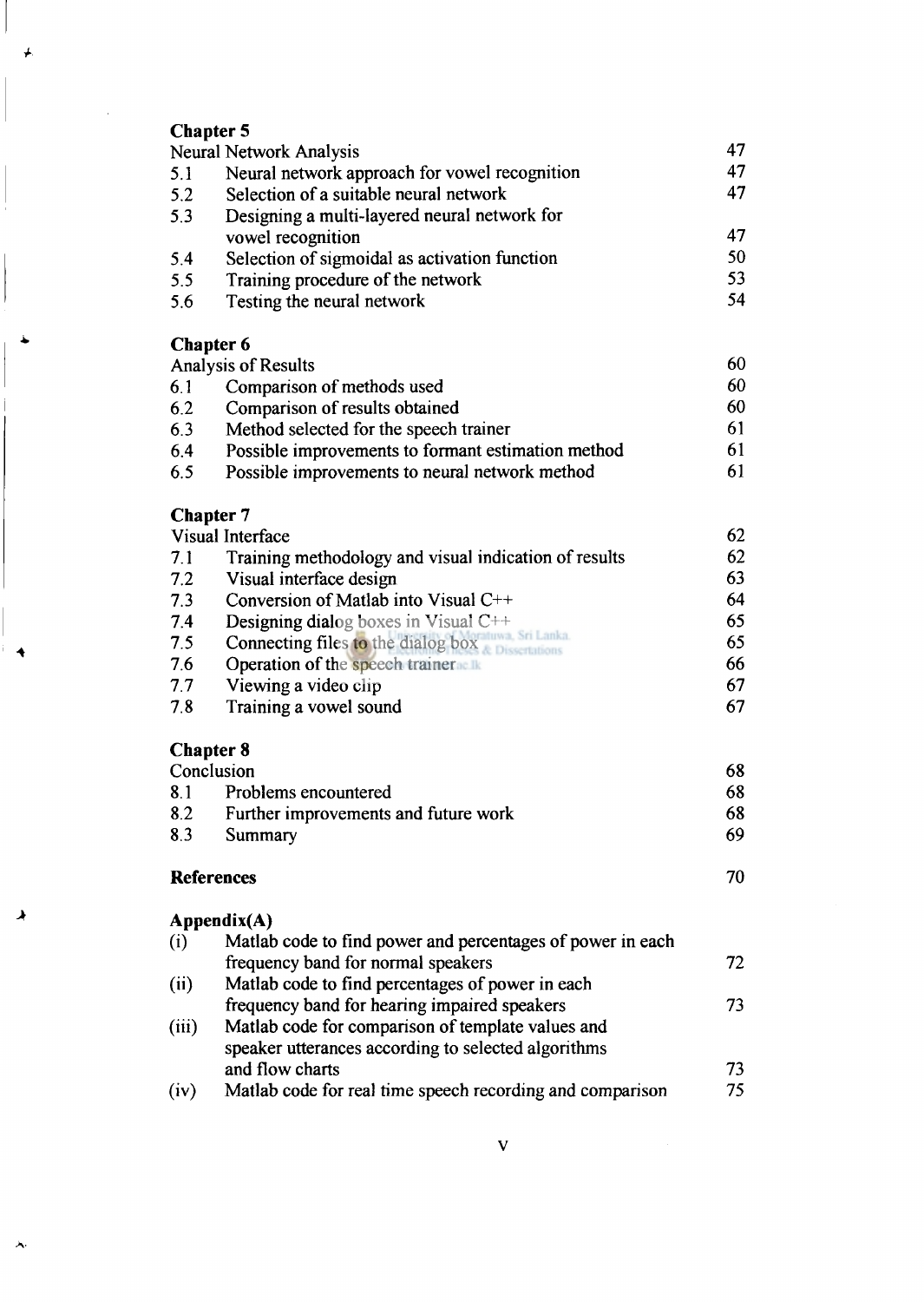| Appendix(B)<br>Power variation according to the number of frequency bands                                                              | 77         |
|----------------------------------------------------------------------------------------------------------------------------------------|------------|
| $\text{Appendix}(C)$<br>Percentages of power for normal and hearing impaired speaker samples                                           | 82         |
| Appendix(D)<br>Test results of the algorithm and results according to a normal listener                                                | 111        |
| $\text{Appendix}(E)$<br>Graphical representation of target values and the speaker performance                                          | 121        |
| Appendix(F)<br>Percentages of power for new samples                                                                                    | 131        |
| $\bf Appendix (G)$<br>Matlab source code for formant analysis                                                                          | 134        |
| Appendix(H)<br>Initial weights applied for the neural network<br>(i)<br>Weight values after training the network<br>(ii)               | 136<br>137 |
| Appendix(I)<br>Matlab source code for training and testing neural network<br>v of Moratuwa, Sri Lanka<br>tronic Theses & Dissertations | 140        |
| Appendix(J)<br>w.lib.mrt.ac.lk<br>Matlab source code for visual indication of results                                                  | 142        |
| $\Lambda$ ppendix(K)<br>Visual $C++$ source code for the speech trainer                                                                | 146        |

**4** 

*A.*